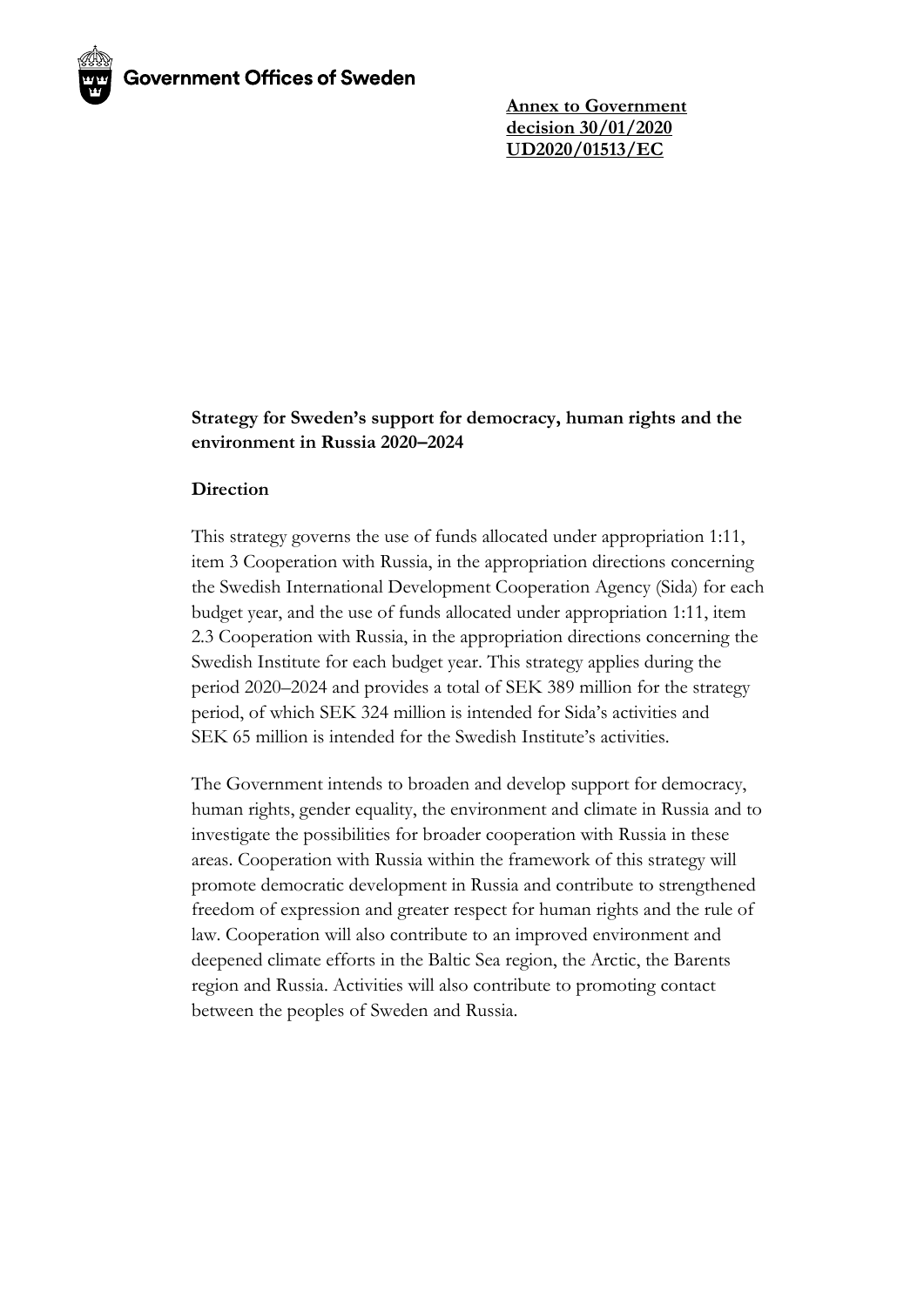Sida's activities will contribute to the following objectives:

# Democracy, human rights, the rule of law and gender equality

- Strengthened capacity among civil society in a broad sense and among relevant actors to defend democracy, human rights and the rule of law. Increased understanding among the general public for these values.
- Strengthened capacity among relevant actors to provide the general public with independent information and increase knowledge about human rights.
- Strengthened capacity among civil society and other relevant actors to work against discrimination and for gender equality. Increased understanding among the general public of the value of equal treatment.

## Environment, climate and energy

- Strengthened capacity for the sustainable management of ecosystems, sustainable management and use of natural resources, conservation of biological diversity and reduced emissions in the Baltic Sea.
- Strengthened capacity to contribute to the climate transition and phasing out of fossil fuels.
- Strengthened capacity among civil society and other relevant actors to contribute to a better environment and reduced climate impact.

The Swedish Institute's activities will contribute to the following objectives:

Conditions for agents of change to work towards democratic and sustainable development

- Strengthened communication and dialogue and increased knowledge among agents of change for increased visibility and legitimacy for, and awareness of, democracy and sustainability issues.
- Mobilisation of and deepened collaboration between agents of change and other relevant actors.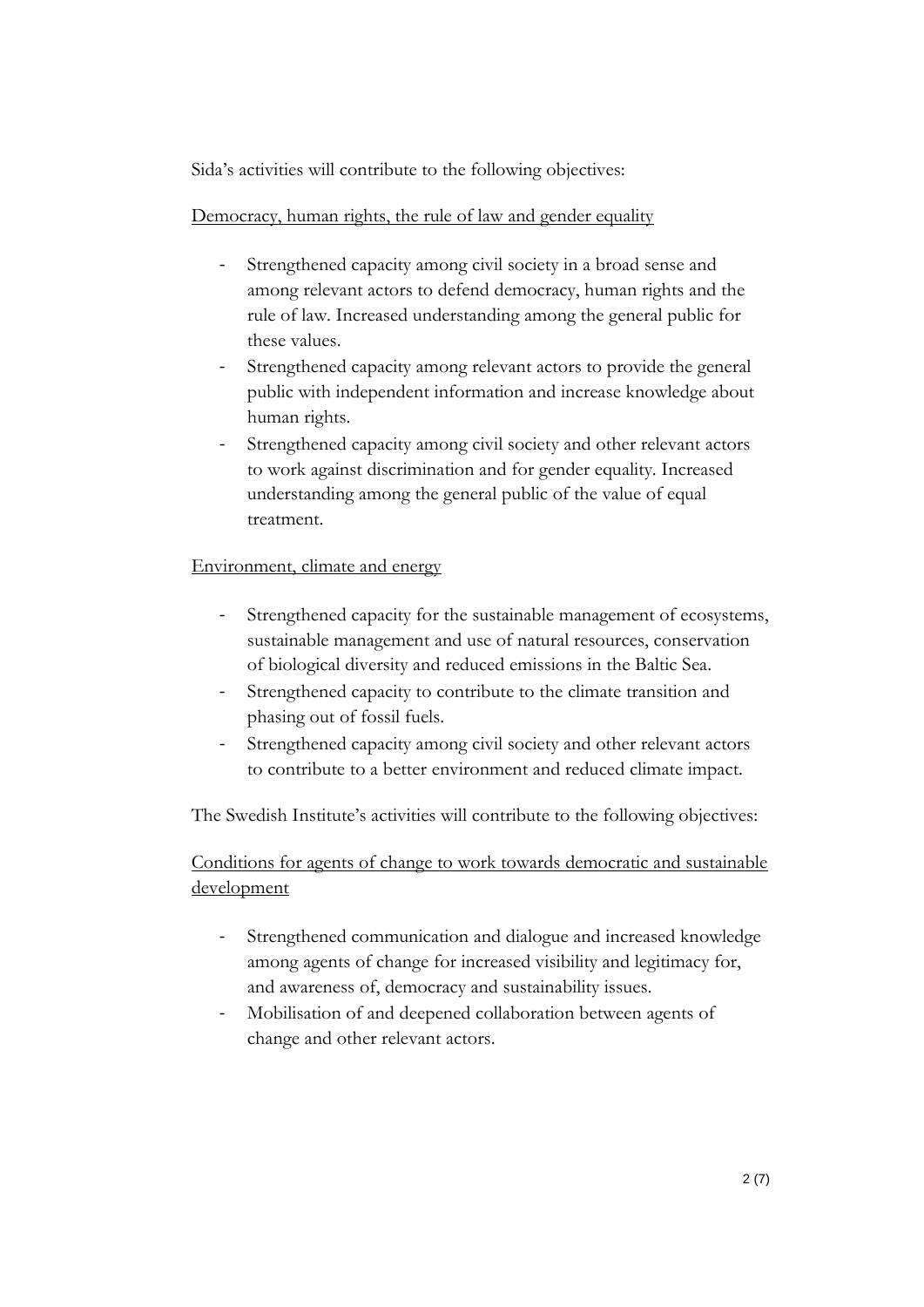#### **Country context**

There are still challenges in the area of democracy in Russia, and these are expected to remain. The trend for freedom of assembly, freedom of expression and media freedom is negative and the space for human rights organisations and other parts of civil society to operate is shrinking, particularly outside the major cities. In 2018, Russia came 144th out of 167 in the Economist Intelligence Unit's Democracy Index. There are major shortcomings in how the rule of law is applied. Corruption is widespread. In 2018, Russia came 138th out of 180 in Transparency International's Corruption Perceptions Index. Discrimination against minorities is a widespread problem and adequate anti-discrimination legislation is lacking. Respect for the rights of LGBTI people and minorities, for example, is low. The situation for people with disabilities has improved somewhat in recent years, but it must still be considered difficult.

Russia has taken important measures against human trafficking, but challenges remain. In politics, women are underrepresented. Russia does not have any separate legislation against intimate partner violence and has not signed the Council of Europe Convention on preventing and combating violence against women and domestic violence (the 2011 Istanbul Convention). Discrimination and violence against women are widespread problems. At the same time, this issue has drawn increased attention in Russia and a review of the legislation is under way, creating opportunities for cooperation in the area.

Russia faces major challenges in the area of the environment and climate as well. In recent years, the country has begun reform work in the area of the environment, which has resulted in, among other things, a comprehensive federal environmental programme and considerably improved environmental legislation. Priority areas include waste management and improved air and water quality. Russia acceded to the Paris Agreement in autumn 2019, but work remains to implement the relevant legislation in the area of the environment and climate. Russia has the second largest drainage basin area in the Baltic Sea region and is one of the three countries that emit most nutrients into the Baltic Sea. The country is also the world's fourth largest emitter of carbon dioxide. In the area of radiation safety, Sweden has good experience of supporting the development of relevant structures and frameworks. The proportion of renewable energy in Russia's total energy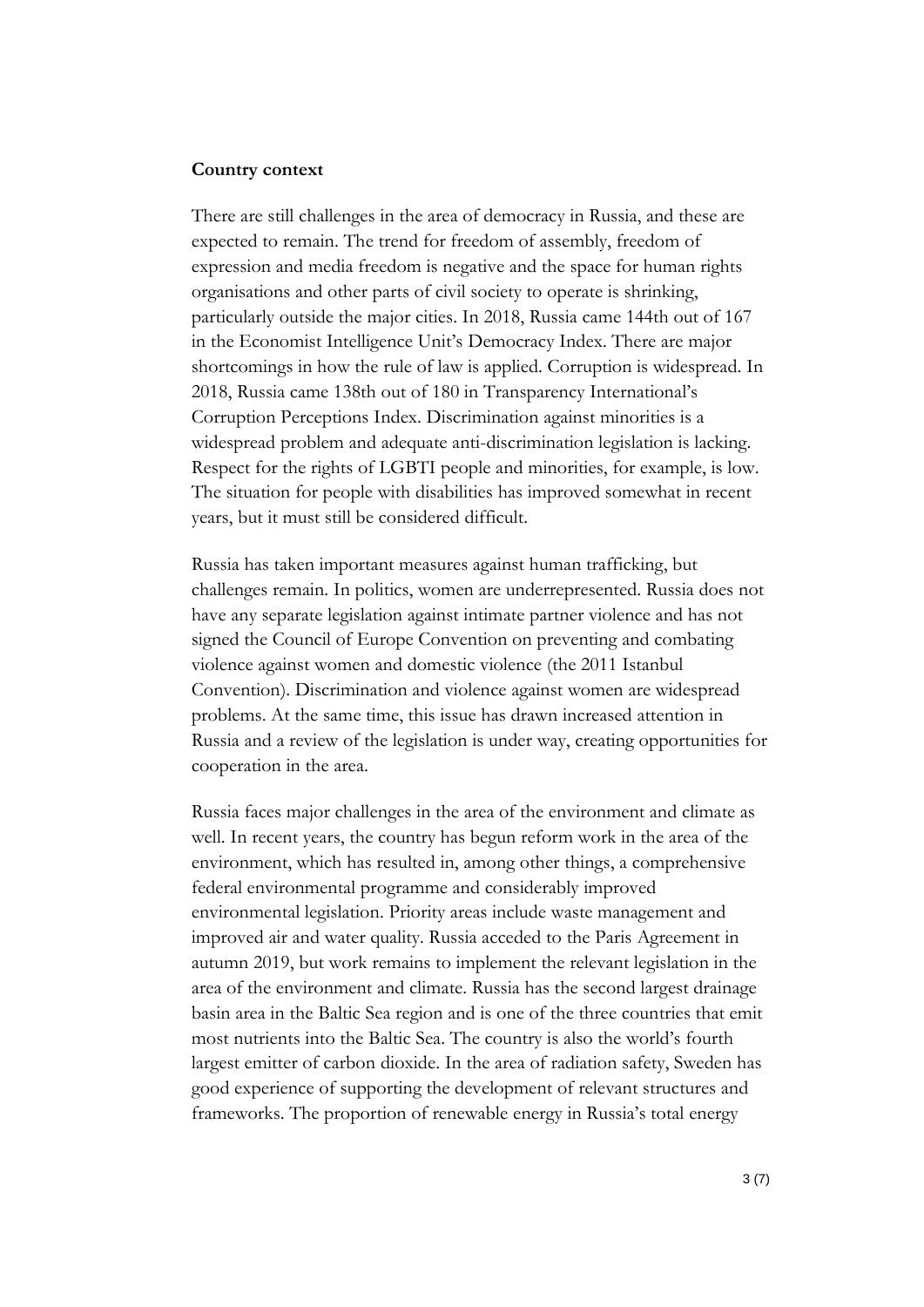production is low and there are prospects for promoting sustainable energy systems based on renewable energy, and in the long term contributing to the phase-out of fossil fuels through strategic energy efficiency measures in sustainable energy systems. Environmental cooperation with Russia is very important for improving the shared environment in and around the Baltic Sea, the Arctic and the Barents region. Civil society's engagement in environmental issues has increased, but environmental movements are also affected by restrictions on civil society's space to operate.

#### **Activities**

#### *Principles and perspectives*

Cooperation within the framework of this strategy will take its cue from the international policy documents agreed by the international community in 2015<sup>1</sup> .

Cooperation with Russia will be characterised by a rights perspective, which means that human rights and democracy are to be seen as fundamental to development. Russia's commitments concerning human rights, including the conventions the country has acceded to, as well as the Helsinki Final Act and the Charter of Paris, will form the basis of this work. This approach involves giving visibility, ahead of each initiative, to individuals and groups who are discriminated against, excluded or marginalised. This is so that all people, regardless of gender, age, disability, ethnicity, religion or other belief, sexual orientation or transgender identity or expression, are able to enjoy their rights.

Activities will be economically, socially and environmentally sustainable and will strengthen equality. Gender equality and the empowerment and rights of women and girls are both goals in themselves and a prerequisite and a means for achieving sustainable development. Gender equality will therefore also be a recurrent theme that should be promoted via targeted and integrated measures and dialogue. This means working to ensure that women, girls, men and boys have the same power to shape society and their own lives, and

<sup>1</sup> The development agenda comprises the 2030 Agenda, including its 17 Global Goals and 169 targets for sustainable development, the outcome document of the Third International Conference on Financing for Development (Addis Ababa Action Agenda) and the Paris Agreement.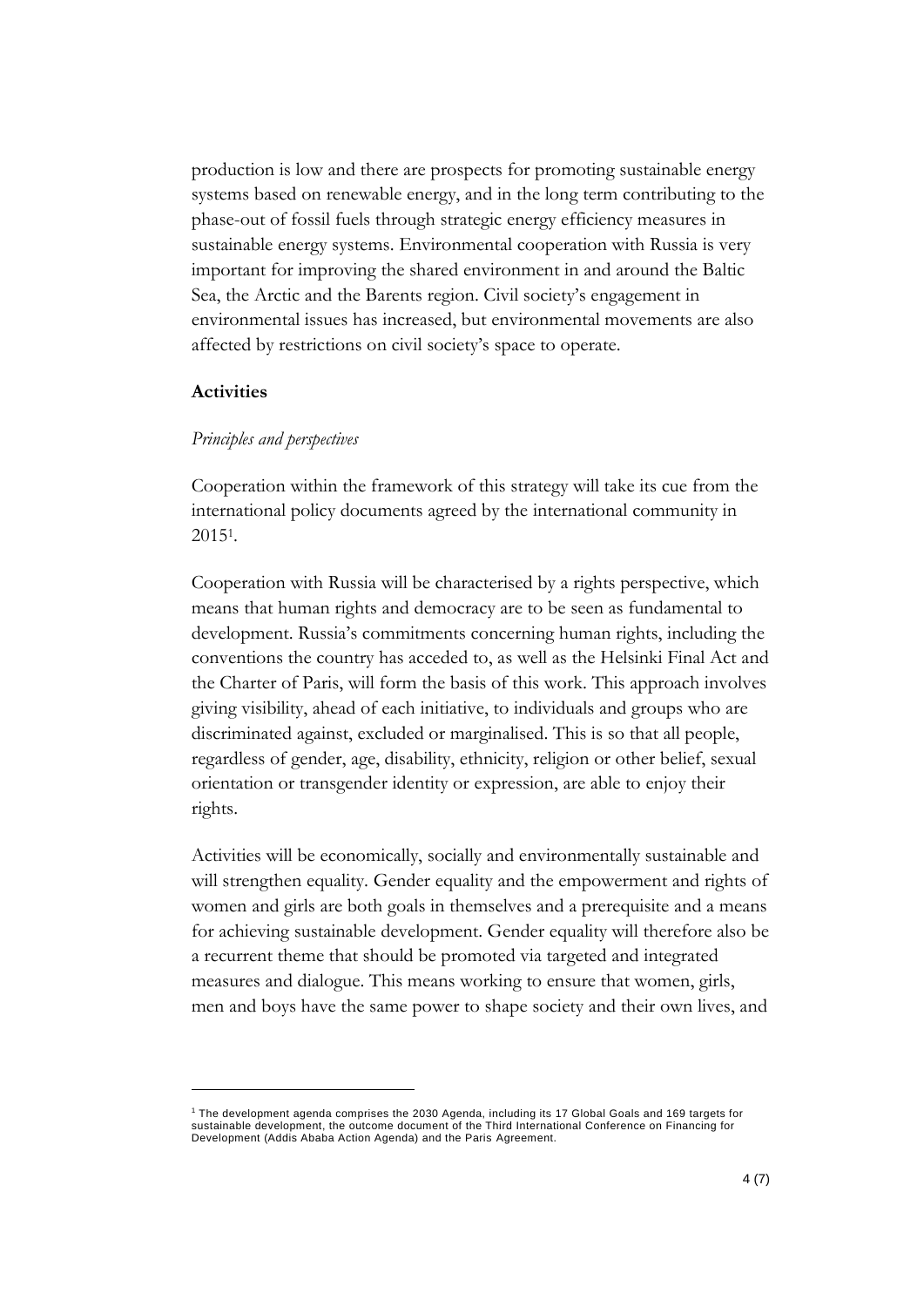that women and girls have the right to freedom from violence and to physical integrity.

Environmentally and climate-resilient sustainable development and access to environmental protection are prerequisites for realising fundamental human rights, including the right to food, health and clean water.

Work to combat corruption and ensure greater transparency will encompass all of the strategy's results areas through integrated measures. Targeted measures in these areas should also be considered.

Activities should be able to contribute to several goals in the different goal areas. Use should therefore be made of synergies between the strategy's different areas. Synergies will also be sought with activities within the framework of other relevant regional, bilateral and thematically targeted strategies, ongoing bilateral collaborations, existing bilateral and multilateral platforms, cross-border collaborations in the Baltic Sea region and other parts of Eastern Europe, and with the EU's policy vis-à-vis Russia. Activities will also be designed in a way that makes use of the experience of other Swedish actors whose activities are focused on Russia, such as cooperation between authorities on the environment.

### *Priorities*

When implementing the strategy, Sweden will work to build broader and more self-sustaining relations between the countries, with a particular focus on people-to-people cooperation. Sweden will therefore endeavour to stimulate cooperation that can continue in the long term without being financed through this strategy. Young people are an important target group in this respect.

Activities will also contribute to improved conditions for Russian civil society and other agents of change to work towards an inclusive society, contribute to the long-term development of democracy, work to prevent conflict and demand accountability. Increased knowledge among civil society and the general public about the principles of democracy and the rule of law are key. Strategic support to relevant agents of change to improve their opportunities to work for change is therefore very important. This can include human rights in working life and the possibility of strengthened social dialogue between trade union organisations and companies.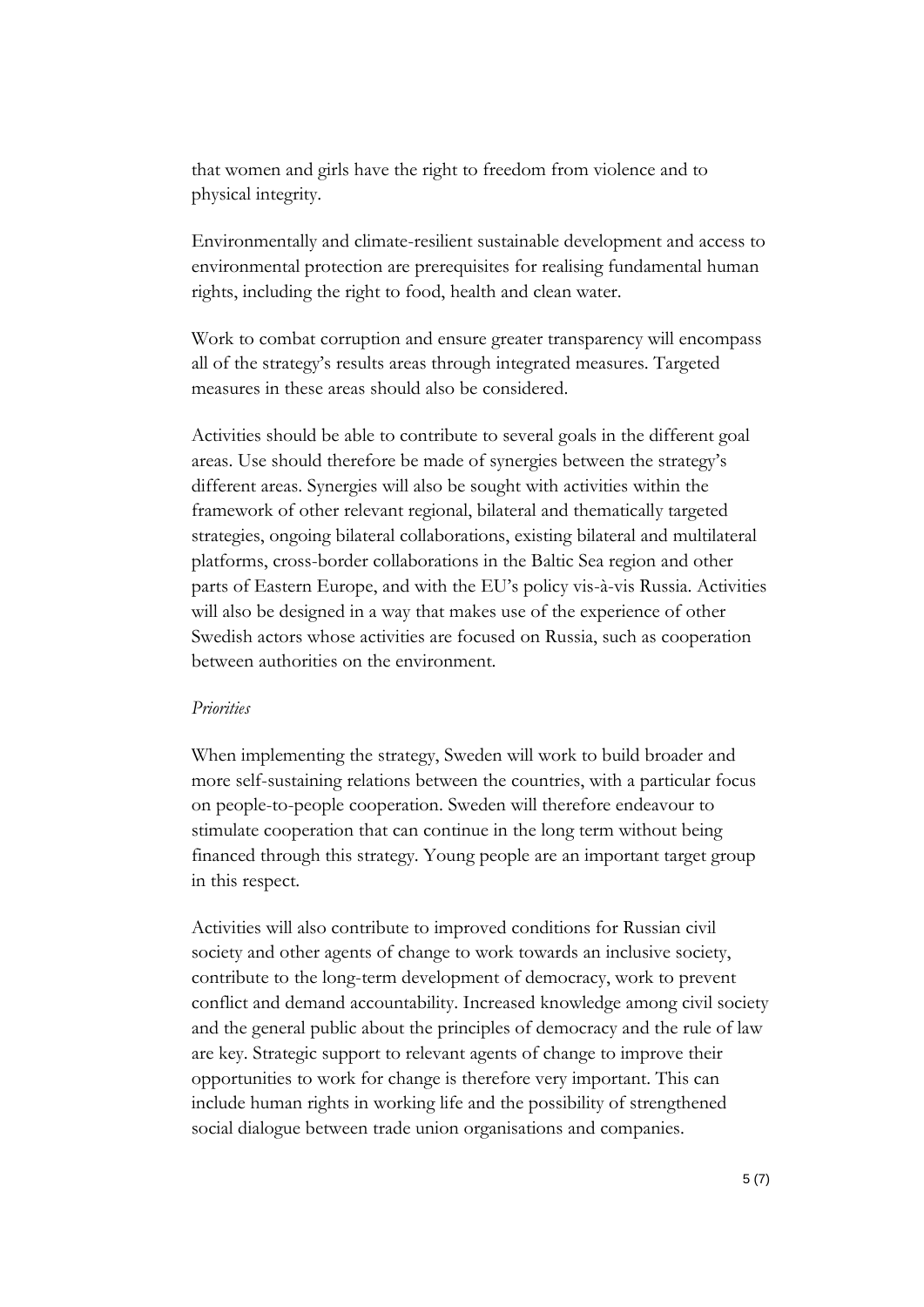A pluralistic media landscape is crucial if the general public is to obtain independent information and increase its knowledge about human rights. It is therefore crucial to have a multifaceted focus on media freedom and freedom of expression, including the internet as well as other kinds of digital tools and communication channels, and support for independent media in a broad sense, both traditional and new media. Similarly, work to combat disinformation is very important. In this area, collaboration with the EU and the European External Action Service's East StratCom Task Force is important.

There will be a special focus on vulnerable and marginalised groups. Preventing discrimination and violence on the grounds of gender, sexual orientation, transgender identity or expression, or disability is a priority activity.

In the area of the environment and climate, activities will contribute to strengthened capacity among public institutions, as well as among civil society and other agents of change, and will contribute to Russia's work on implementing the 2030 Agenda, the United Nations Framework Convention on Climate Change, including the Paris Agreement, and the Convention on Biological Diversity. Use will be made of Russia's interest in cooperating with Sweden and other neighbouring countries to improve the environment in the Baltic Sea, the Arctic and the Barents region, and environmental cooperation that benefits Sweden. Priority areas include reduced emissions of greenhouse gases, improved air and water quality, chemicals and waste management, radiation safety, nuclear waste, and sustainable and efficient use of natural and energy resources, such as forests.

#### *Forms of cooperation, channels and actors*

Work to implement this strategy should be flexible and innovative and include innovative financing forms and mobilisation of additional financial resources.

The choice of cooperation partners and forms should be broad. The point of departure should be to use the partners and forms that most effectively contribute to the strategy's implementation and to long-term and sustainable results. Cooperation can take place with Swedish and Russian authorities, counties and municipalities wherever appropriate. Activities could also focus, for example, on cooperation between Swedish and Russian research